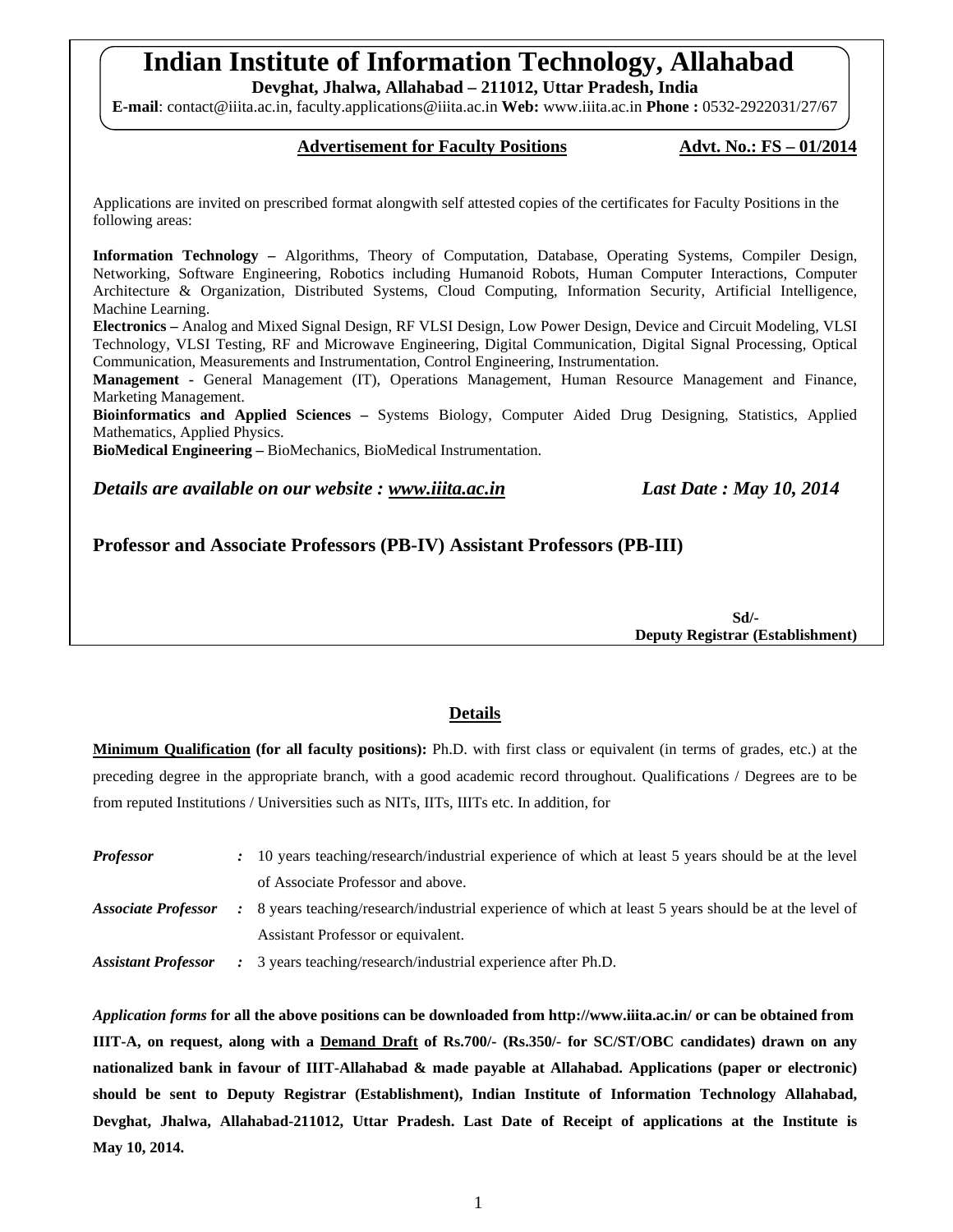#### **Notes :**

- 1. Mere eligibility will not entitle any candidate for being called for interview.
- 2. Stringent criteria may be applied for shortlisting the candidates to be called for interview.
- 3. No information will be sent to those candidates who are not shortlisted for interview.
- 4. No correspondence whatsoever will be entertained from the candidates regarding postal delays, conduct and result of interview and reasons for not being called for interview or selection.
- 5. The Institute reserves the right to withdraw any advertised post(s) at any time without assigning any reason.
- 6. The Institute reserves the right to fill or not to fill the posts advertised.
- 7. Minimum requirements of qualifications and/or experience can be relaxed in respect of exceptionally outstanding candidates as assessed by Selection Committee.
- 8. Applicant not found suitable for higher applied position(s) may be considered for lower position(s) in the same area of specialization.
- 9. The pay carries all other allowances as admissible to a Central Government employees stationed at Allahabad/Amethi. Additional perks are also being offered time to time to Faculty Members, based on their performance.
- 10. Reservation policy of GoI shall be applicable as per rules.
- 11. The Post applied for & the Area of Specialization should be clearly mentioned on the Envelope as well as in the Application format.
- 12. Incomplete Applications will be summarily rejected.
- 13. Applications/formats received after the prescribed last date may not be entertained.
- 14. All annexures and the application form must bear full name and signature of the candidate on each page at the bottom.
- 15. Applicants who are employed in Government, Semi-Government Organizations or Institutions should send their applications THROUGH PROPER CHANNEL else they will be required to produce a NO OBJECTION CERTIFICATE from their employer at the time of interview.
- 16. Candidates called for and appearing in an interview for Professor & Associate Professor will be paid upto AC-II Class train fare and those appearing for Assistant Professor will be paid upto AC-III train fare by the shortest route.

 **Sd/- Deputy Registrar (Establishment)**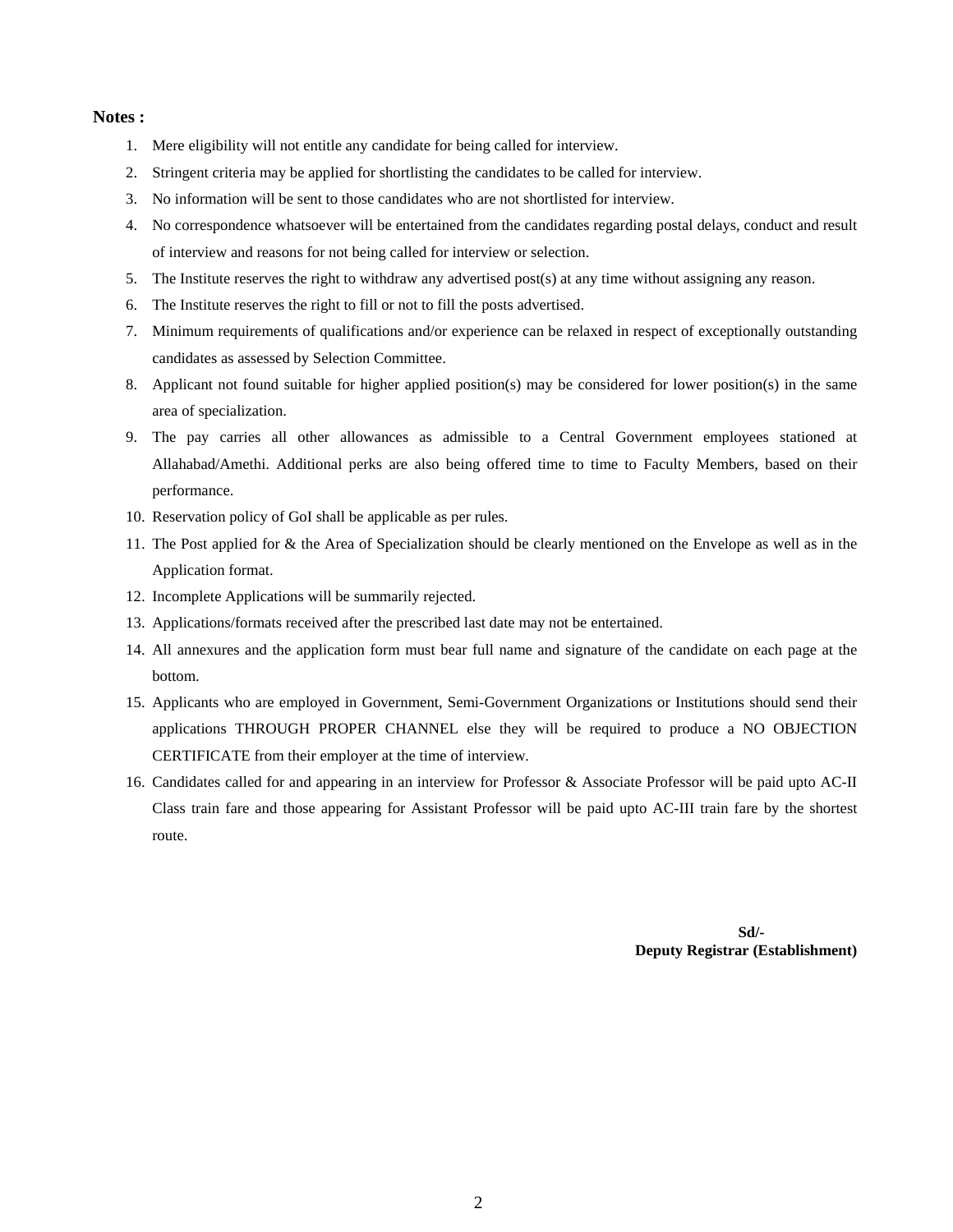#### **INDIAN INSTITUTE OF INFORMATION TECHNOLOGY, ALLAHABAD**

**(A University Established under Sec.3 of UGC Act, 1956 vide Notification No. F.9-4/99-U.3 Dated 4/08/2000 of Govt. of India)** 

#### **APPLICATION FORMAT FOR FACULTY POSITIONS**

#### **[Professor/Associate Professor/Assistant Professor]**

#### **Advt. No.: FS – 01/2014**

| <b>Post Applied For</b>       |  |
|-------------------------------|--|
| <b>Area of Specialization</b> |  |

**1) Name :** …………………………………..…………………………………

**2) Fathers Name :** ………………………………….………………………………….

**3) Qualification Attained:** *(Starting from High School (Class 10<sup>th</sup> to Highest Qualification)* 

**Academic Qualifications** (please attach self-attested Xerox copies of relevant certificates)

| Qualification | School / College / University /<br>Institute | Year of<br><b>Joining</b> | <b>Year of</b><br>Passing | Percentage | <b>Class / Division</b> |
|---------------|----------------------------------------------|---------------------------|---------------------------|------------|-------------------------|
|               |                                              |                           |                           |            |                         |
|               |                                              |                           |                           |            |                         |
|               |                                              |                           |                           |            |                         |
|               |                                              |                           |                           |            |                         |
|               |                                              |                           |                           |            |                         |

#### **Professional Qualifications**

| Qualification | <b>College / University / Institute</b> | <b>Year of</b><br><b>Joining</b> | <b>Year of</b><br><b>Passing</b> | Percentage | <b>Division</b> |
|---------------|-----------------------------------------|----------------------------------|----------------------------------|------------|-----------------|
|               |                                         |                                  |                                  |            |                 |
|               |                                         |                                  |                                  |            |                 |
|               |                                         |                                  |                                  |            |                 |

#### **Professional Training Received**

| Year | <b>Nature of Training</b> | <b>Duration</b> | Organization where training was provided |
|------|---------------------------|-----------------|------------------------------------------|
|      |                           |                 |                                          |
|      |                           |                 |                                          |
|      |                           |                 |                                          |

#### **4) Employment**

| Name of the<br>Organization | <b>Designation</b> | Date of<br>joining | Date of<br>Leaving | Period | Scale of Pay &<br>basic pay drawn |
|-----------------------------|--------------------|--------------------|--------------------|--------|-----------------------------------|
|                             |                    |                    |                    |        |                                   |
|                             |                    |                    |                    |        |                                   |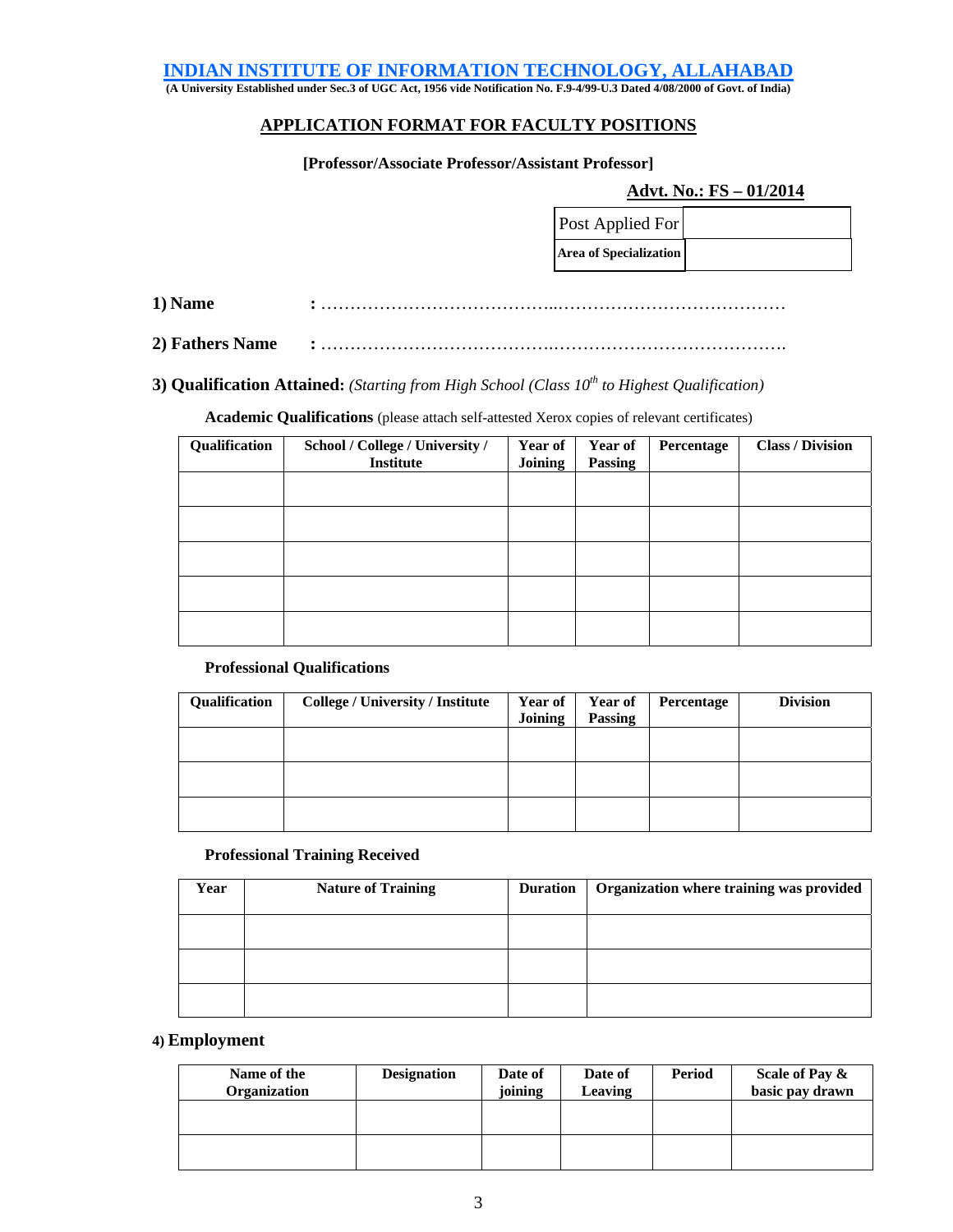|  |  | . |
|--|--|---|

| 5) Areas of Specialization | $\cdot$ (1) |
|----------------------------|-------------|
| (Maximum of two only)      |             |

**7) No. of Publications** *(Enclose List of all Publications with details including Impact Factor)*

| <i>National Journals</i>       |                       |
|--------------------------------|-----------------------|
| <i>International Journals</i>  | :                     |
| Papers in Refereed Journals    | $: \dots \dots$       |
| <b>Books</b>                   | :                     |
| Papers in Conferences/Seminars | $: \dots \dots \dots$ |

| 8) Research Supervision |  |
|-------------------------|--|
|-------------------------|--|

- **a. Number of Ph.D.s supervised : b. Number of Ph. D. Students enrolled :**
- **9) Projects** 
	- a. Projects undertaken from Public/Private Agencies with cost :
	- **b. Details of Consultancy undertaken :**

| 10) Awards |  |
|------------|--|
|            |  |
|            |  |

**Date:** Signature of Applicant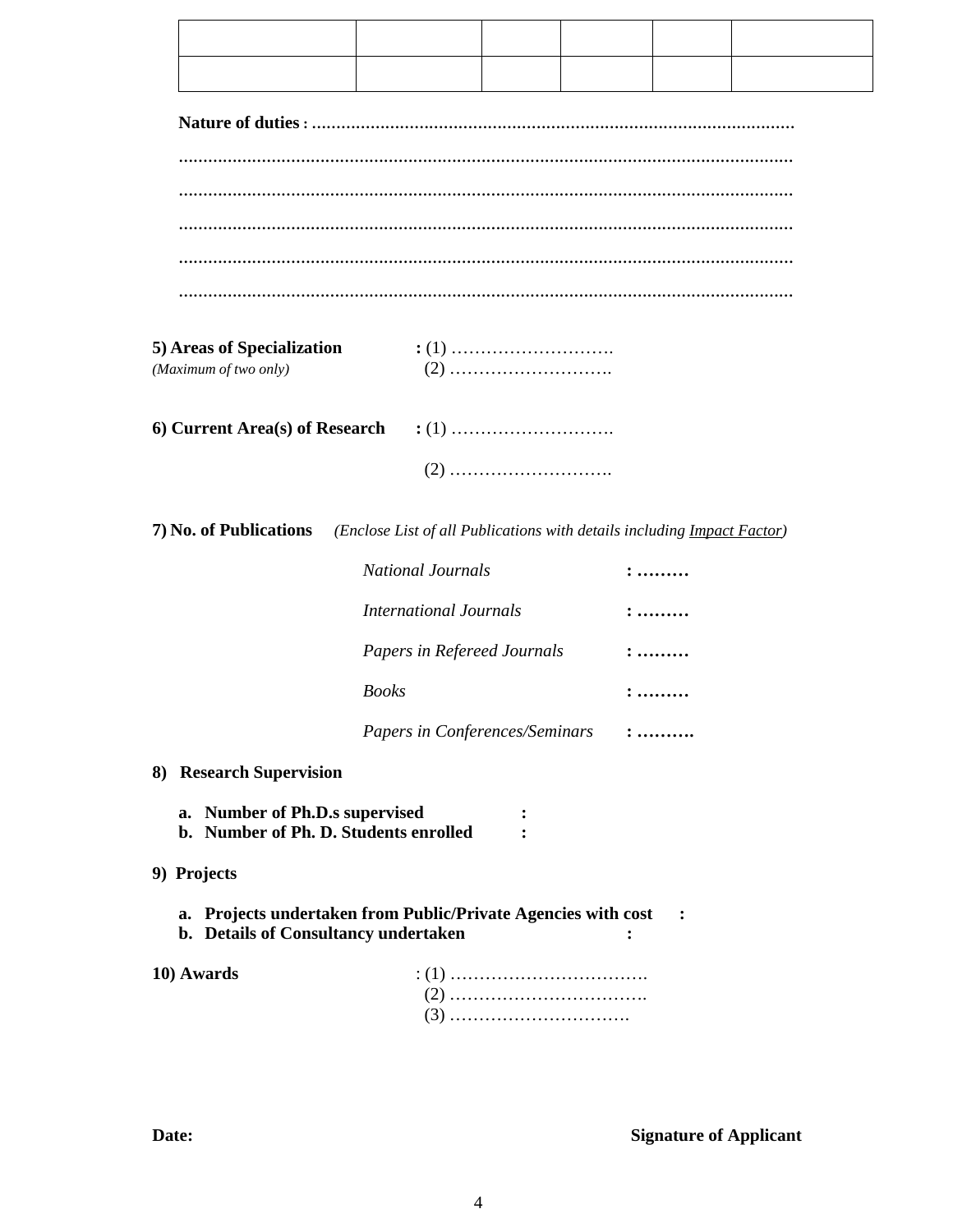### **Advt. No.: FS – 01/2014**

| (Please write using BLOCK LETTERS)                                                          | Post Applied For<br><b>Area of Specialization</b>   |  |  |  |  |  |  |  |  |
|---------------------------------------------------------------------------------------------|-----------------------------------------------------|--|--|--|--|--|--|--|--|
| Amount of Bank Draft Enclosed -                                                             |                                                     |  |  |  |  |  |  |  |  |
| Recent<br>Passport<br>1. Name in Full<br>Sized<br>(pl. fill in surname first)<br>Photograph |                                                     |  |  |  |  |  |  |  |  |
|                                                                                             |                                                     |  |  |  |  |  |  |  |  |
| Married<br>Single<br>2. Address:                                                            | Sex:<br>M / F                                       |  |  |  |  |  |  |  |  |
| <b>Present / Correspondence</b>                                                             |                                                     |  |  |  |  |  |  |  |  |
|                                                                                             |                                                     |  |  |  |  |  |  |  |  |
| <b>Permanent</b>                                                                            |                                                     |  |  |  |  |  |  |  |  |
|                                                                                             |                                                     |  |  |  |  |  |  |  |  |
|                                                                                             |                                                     |  |  |  |  |  |  |  |  |
| Fax<br>Email                                                                                |                                                     |  |  |  |  |  |  |  |  |
| Phone<br>Office:                                                                            | X                                                   |  |  |  |  |  |  |  |  |
| Phone<br>Res.:                                                                              | X                                                   |  |  |  |  |  |  |  |  |
| 3. Date of Birth                                                                            | (Correct Phone No. with STD codes & e-mail address) |  |  |  |  |  |  |  |  |
| Month<br>Day                                                                                | Year                                                |  |  |  |  |  |  |  |  |

## **4. Nationality:**

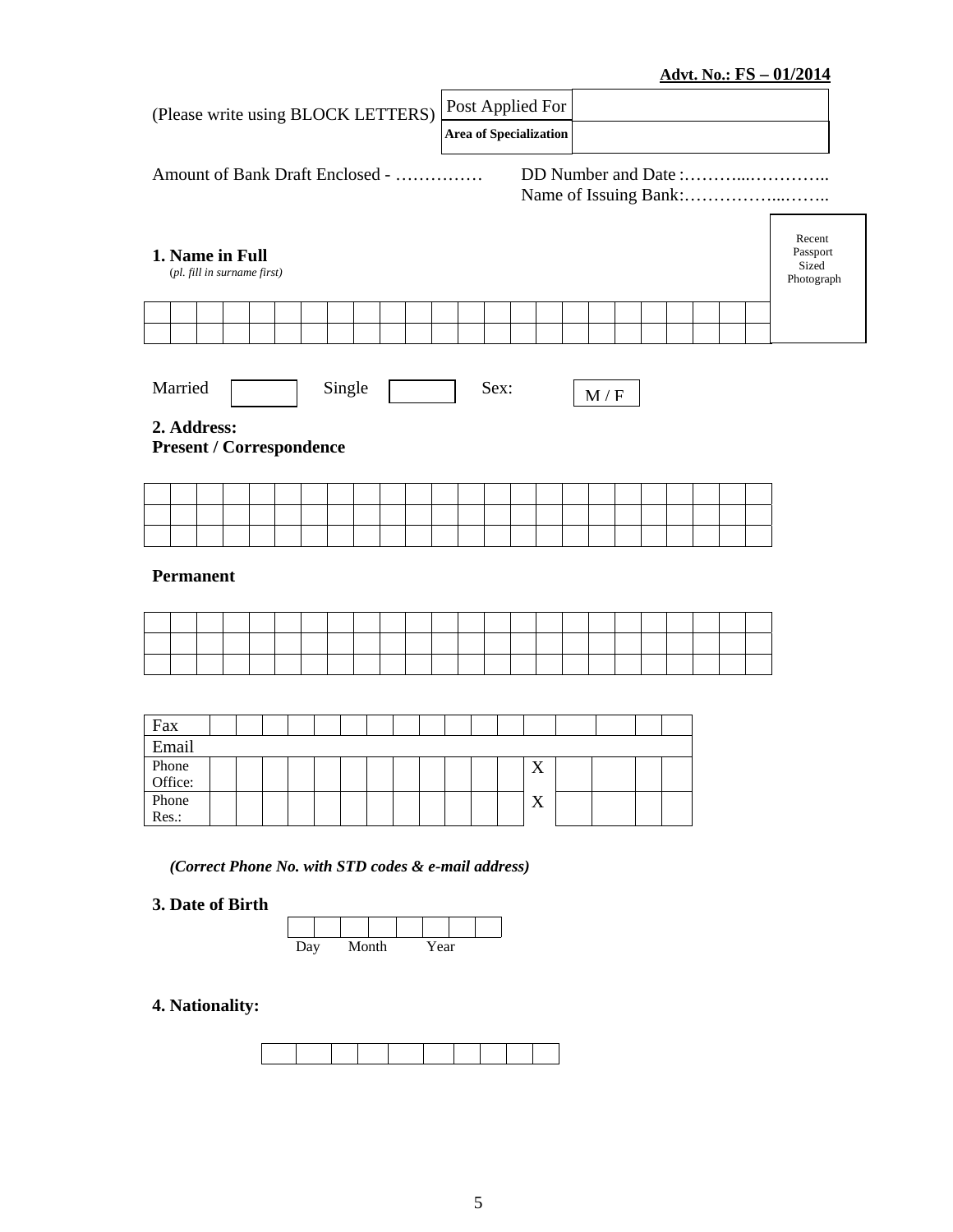### **5. Present Employment:**

|                                         | . . | $\cdot$ |  |                  |  |  |  |  |  |  |  |  |  |
|-----------------------------------------|-----|---------|--|------------------|--|--|--|--|--|--|--|--|--|
| <b>Designation</b>                      |     |         |  |                  |  |  |  |  |  |  |  |  |  |
|                                         |     |         |  |                  |  |  |  |  |  |  |  |  |  |
| Organization                            |     |         |  |                  |  |  |  |  |  |  |  |  |  |
| Date of Joining                         |     |         |  |                  |  |  |  |  |  |  |  |  |  |
|                                         |     |         |  | Scale of Pay Rs. |  |  |  |  |  |  |  |  |  |
| Pay Rs.                                 |     |         |  |                  |  |  |  |  |  |  |  |  |  |
| <b>Total Emoluments (per month) Rs.</b> |     |         |  |                  |  |  |  |  |  |  |  |  |  |

**6. Basic Pay (p.m.) expected at IIIT-A as per advt.** 

|--|--|--|--|--|--|--|--|--|--|

### **7. (a) Tick-mark the appropriate box if you belong to reserved category**

| <b>SC</b><br><b>ST</b>                                                                                                                                                                                                              | <b>PH</b>  | <b>OBC</b>                                                                                                       |
|-------------------------------------------------------------------------------------------------------------------------------------------------------------------------------------------------------------------------------------|------------|------------------------------------------------------------------------------------------------------------------|
| (b) Attested copy of certificate enclosed                                                                                                                                                                                           |            |                                                                                                                  |
|                                                                                                                                                                                                                                     | <b>YES</b> | N <sub>O</sub>                                                                                                   |
|                                                                                                                                                                                                                                     |            |                                                                                                                  |
|                                                                                                                                                                                                                                     |            |                                                                                                                  |
|                                                                                                                                                                                                                                     |            |                                                                                                                  |
|                                                                                                                                                                                                                                     |            |                                                                                                                  |
|                                                                                                                                                                                                                                     |            |                                                                                                                  |
|                                                                                                                                                                                                                                     |            | and the control of the control of the control of the control of the control of the control of the control of the |
|                                                                                                                                                                                                                                     |            |                                                                                                                  |
| 9. Current areas of research: <u>contained</u> and the contained and the contained and the contained and the contained and the contained and contained and contained and contained and contained and contained and contained and co |            |                                                                                                                  |
|                                                                                                                                                                                                                                     |            |                                                                                                                  |
|                                                                                                                                                                                                                                     |            |                                                                                                                  |
|                                                                                                                                                                                                                                     |            |                                                                                                                  |
|                                                                                                                                                                                                                                     |            |                                                                                                                  |

**\_\_\_\_\_\_\_\_\_\_\_\_\_\_\_\_\_\_\_\_\_\_\_\_\_\_\_\_\_\_\_\_\_\_\_\_\_\_\_\_\_\_\_\_\_\_\_\_\_\_\_\_\_\_\_**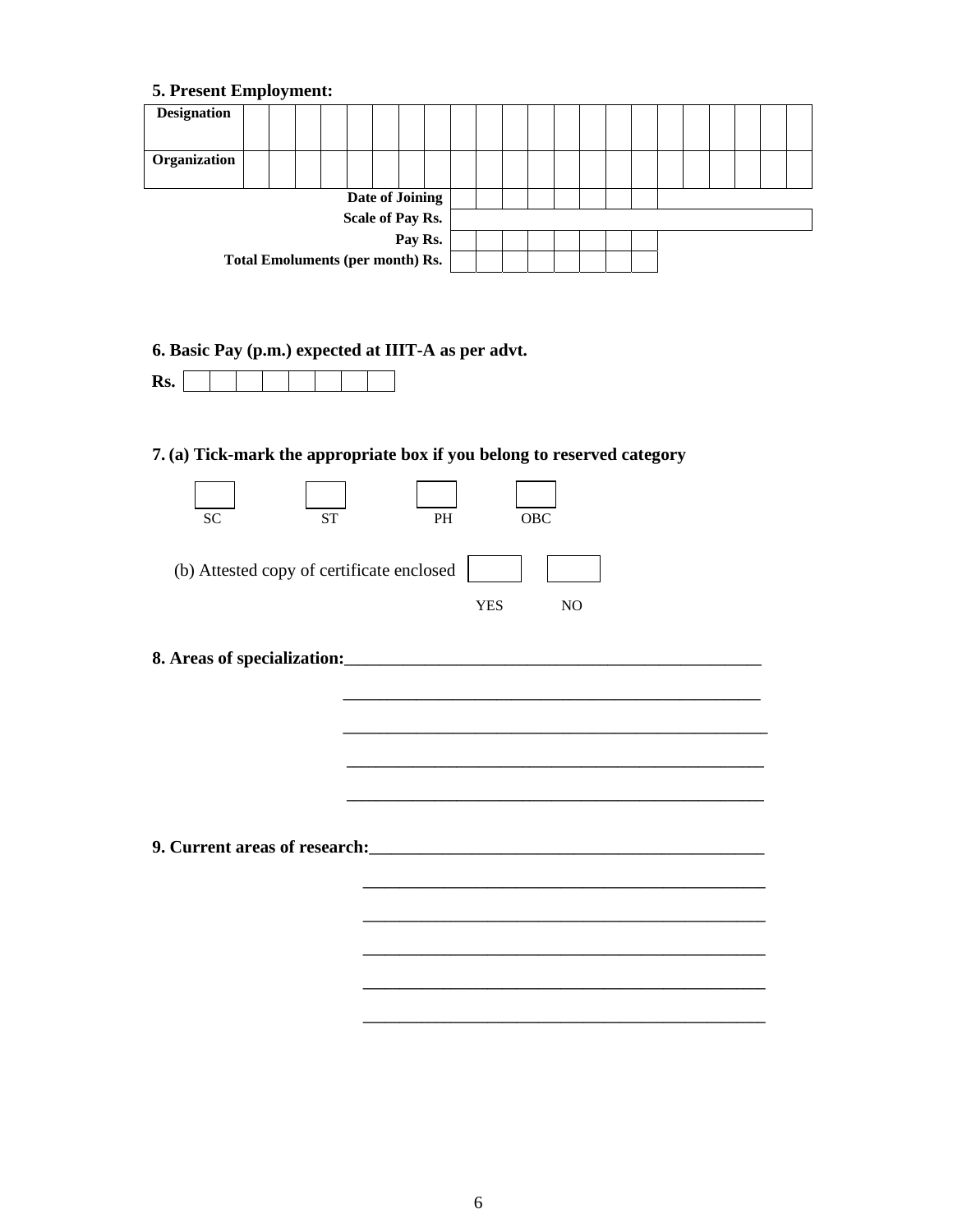### **10. Important Conferences/Seminars attended/Organised**

| Year | Conferences/Seminars attended | Title of paper read (if any) |
|------|-------------------------------|------------------------------|
|      |                               |                              |
|      |                               |                              |
|      |                               |                              |
|      |                               |                              |
|      |                               |                              |
|      |                               |                              |
|      |                               |                              |
|      |                               |                              |
|      |                               |                              |
|      |                               |                              |
|      |                               |                              |
|      |                               |                              |
|      |                               |                              |
|      |                               |                              |
|      |                               |                              |
|      |                               |                              |
|      |                               |                              |
|      |                               |                              |
|      |                               |                              |
|      |                               |                              |
|      |                               |                              |

**11. Names and addresses of three Referees (**at least one of them should be familiar with your recent work)

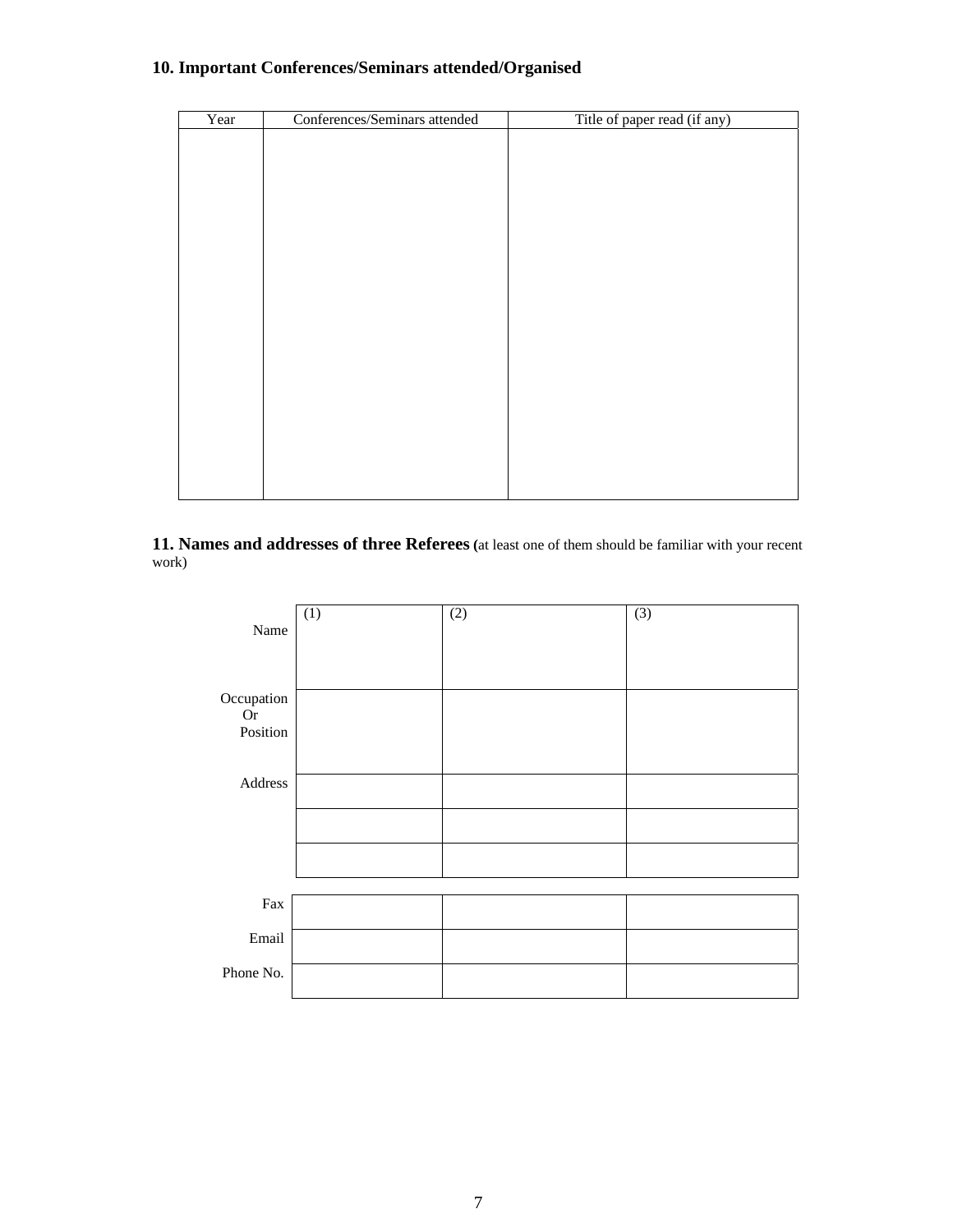### **12. Statement of Objectives**

- a. Please indicate as to why you wish to join IIIT-Allahabad.
- b. How in your opinion do you meet the job requirements as advertised?
- c. A short paragraph about the research/teaching/development projects you would like to undertake and the course that you would like to handle at UG and PG levels.

*Use a separate sheet if necessary)*